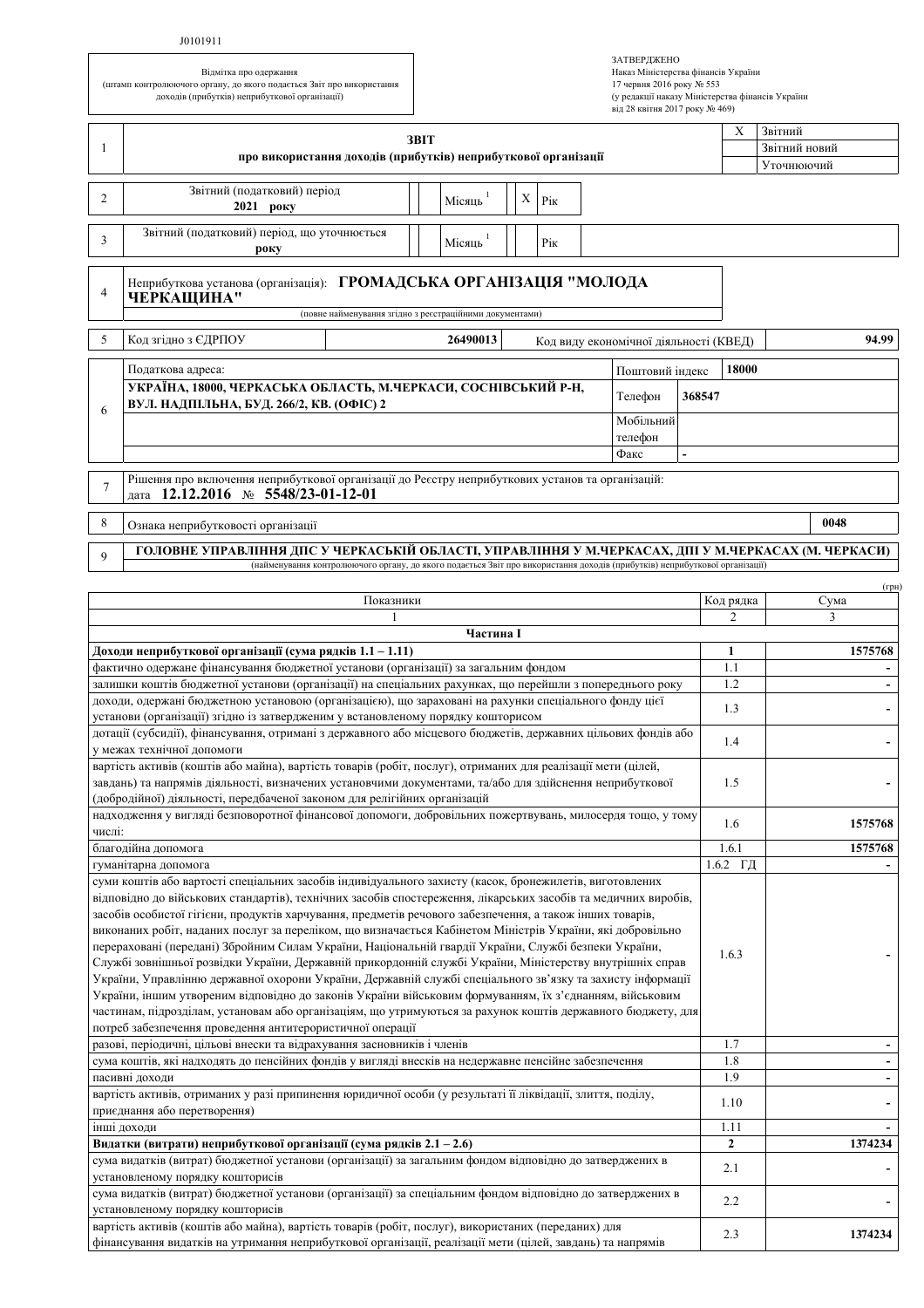| діяльності, визначених її установчими документами, та/або для здійснення неприбуткової (добродійної)<br>діяльності, передбаченої законом для релігійних організацій                                                                                                                                                                                                                                                                                                                                                                                                                                                                                                                                                                                                                                                                                                                                                                                                                                                                                                            |                                                                                                                                                                                                                                                                                                                                                                          |                  |                      |                  |    |                                                                                                                                          |  |                                      |                |  |  |                         |
|--------------------------------------------------------------------------------------------------------------------------------------------------------------------------------------------------------------------------------------------------------------------------------------------------------------------------------------------------------------------------------------------------------------------------------------------------------------------------------------------------------------------------------------------------------------------------------------------------------------------------------------------------------------------------------------------------------------------------------------------------------------------------------------------------------------------------------------------------------------------------------------------------------------------------------------------------------------------------------------------------------------------------------------------------------------------------------|--------------------------------------------------------------------------------------------------------------------------------------------------------------------------------------------------------------------------------------------------------------------------------------------------------------------------------------------------------------------------|------------------|----------------------|------------------|----|------------------------------------------------------------------------------------------------------------------------------------------|--|--------------------------------------|----------------|--|--|-------------------------|
| безповоротна фінансова допомога, добровільні пожертвування, милосердя тощо, у тому числі:                                                                                                                                                                                                                                                                                                                                                                                                                                                                                                                                                                                                                                                                                                                                                                                                                                                                                                                                                                                      |                                                                                                                                                                                                                                                                                                                                                                          |                  |                      |                  |    |                                                                                                                                          |  |                                      | 2.4            |  |  |                         |
| благодійна допомога                                                                                                                                                                                                                                                                                                                                                                                                                                                                                                                                                                                                                                                                                                                                                                                                                                                                                                                                                                                                                                                            |                                                                                                                                                                                                                                                                                                                                                                          |                  |                      |                  |    |                                                                                                                                          |  |                                      | 2.4.1          |  |  |                         |
| гуманітарна допомога                                                                                                                                                                                                                                                                                                                                                                                                                                                                                                                                                                                                                                                                                                                                                                                                                                                                                                                                                                                                                                                           |                                                                                                                                                                                                                                                                                                                                                                          |                  |                      |                  |    |                                                                                                                                          |  |                                      | 2.4.2 ГД       |  |  |                         |
| суми коштів або вартості спеціальних засобів індивідуального захисту (касок, бронежилетів, виготовлених<br>відповідно до військових стандартів), технічних засобів спостереження, лікарських засобів та медичних виробів,<br>засобів особистої гігієни, продуктів харчування, предметів речового забезпечення, а також інших товарів,<br>виконаних робіт, наданих послуг за переліком, що визначається Кабінетом Міністрів України, які добровільно<br>перераховані (передані) Збройним Силам України, Національній гвардії України, Службі безпеки України,<br>Службі зовнішньої розвідки України, Державній прикордонній службі України, Міністерству внутрішніх справ<br>України, Управлінню державної охорони України, Державній службі спеціального зв'язку та захисту інформації<br>України, іншим утвореним відповідно до законів України військовим формуванням, їх з'єднанням, військовим<br>частинам, підрозділам, установам або організаціям, що утримуються за рахунок коштів державного бюджету, для<br>потреб забезпечення проведення антитерористичної операції |                                                                                                                                                                                                                                                                                                                                                                          |                  |                      |                  |    |                                                                                                                                          |  |                                      | 2.4.3          |  |  |                         |
| вартість активів, переданих іншим неприбутковим організаціям або зарахованих до бюджету в результаті<br>2.5                                                                                                                                                                                                                                                                                                                                                                                                                                                                                                                                                                                                                                                                                                                                                                                                                                                                                                                                                                    |                                                                                                                                                                                                                                                                                                                                                                          |                  |                      |                  |    |                                                                                                                                          |  |                                      |                |  |  |                         |
| ліквідації (злиття, поділу, приєднання або перетворення)                                                                                                                                                                                                                                                                                                                                                                                                                                                                                                                                                                                                                                                                                                                                                                                                                                                                                                                                                                                                                       |                                                                                                                                                                                                                                                                                                                                                                          |                  |                      |                  |    |                                                                                                                                          |  |                                      |                |  |  |                         |
| інші видатки (витрати)                                                                                                                                                                                                                                                                                                                                                                                                                                                                                                                                                                                                                                                                                                                                                                                                                                                                                                                                                                                                                                                         |                                                                                                                                                                                                                                                                                                                                                                          |                  |                      |                  |    |                                                                                                                                          |  |                                      | 2.6            |  |  |                         |
|                                                                                                                                                                                                                                                                                                                                                                                                                                                                                                                                                                                                                                                                                                                                                                                                                                                                                                                                                                                                                                                                                |                                                                                                                                                                                                                                                                                                                                                                          |                  |                      | Частина П        |    |                                                                                                                                          |  |                                      |                |  |  |                         |
| Сума операції (операцій) нецільового використання активів, у тому числі:                                                                                                                                                                                                                                                                                                                                                                                                                                                                                                                                                                                                                                                                                                                                                                                                                                                                                                                                                                                                       |                                                                                                                                                                                                                                                                                                                                                                          |                  |                      |                  |    |                                                                                                                                          |  |                                      | 3              |  |  |                         |
|                                                                                                                                                                                                                                                                                                                                                                                                                                                                                                                                                                                                                                                                                                                                                                                                                                                                                                                                                                                                                                                                                |                                                                                                                                                                                                                                                                                                                                                                          |                  | гуманітарна допомога |                  |    |                                                                                                                                          |  |                                      | 3.1 ГД         |  |  |                         |
| вартість активів (коштів або майна), вартість товарів (робіт, послуг), які використані на цілі інші, ніж<br>фінансування видатків на утримання неприбуткової організації, реалізації мети (цілей, завдань) та напрямів<br>діяльності, визначених установчими документами, та/або для здійснення неприбуткової (добродійної) діяльності,                                                                                                                                                                                                                                                                                                                                                                                                                                                                                                                                                                                                                                                                                                                                        |                                                                                                                                                                                                                                                                                                                                                                          |                  |                      |                  |    |                                                                                                                                          |  |                                      | 3.2            |  |  |                         |
| передбаченої законом для релігійних організацій<br>Збільшення (зменшення) податкового зобов'язання звітного (податкового) періоду, що уточнюється (позитивне<br>(від'ємне) значення (рядок 6 - рядок 6 Звіту про використання доходів (прибутків) неприбуткової організації,<br>який уточнюється)), або рядок 7 таблиці 2 додатка ВП до рядків 7-9 Звіту про використання доходів (прибутків)<br>неприбуткової організації (+, -) Доходи (прибутки) або їх частини, що розподілені серед засновників (учасників),<br>членів неприбуткової організації, працівників (крім оплати їхньої праці, нарахування єдиного соціального<br>внеску), членів органів управління та інших пов'язаних з ними осіб                                                                                                                                                                                                                                                                                                                                                                            |                                                                                                                                                                                                                                                                                                                                                                          |                  |                      |                  |    |                                                                                                                                          |  |                                      | $\overline{4}$ |  |  |                         |
| Об'єкт оподаткування (рядок 3 + рядок 4)                                                                                                                                                                                                                                                                                                                                                                                                                                                                                                                                                                                                                                                                                                                                                                                                                                                                                                                                                                                                                                       |                                                                                                                                                                                                                                                                                                                                                                          |                  |                      |                  |    |                                                                                                                                          |  |                                      | 5              |  |  |                         |
| Податкове зобов'язання з податку на прибуток підприємств (рядок 5 х - <sup>2</sup> /100)                                                                                                                                                                                                                                                                                                                                                                                                                                                                                                                                                                                                                                                                                                                                                                                                                                                                                                                                                                                       |                                                                                                                                                                                                                                                                                                                                                                          |                  |                      |                  |    |                                                                                                                                          |  |                                      | 6              |  |  |                         |
|                                                                                                                                                                                                                                                                                                                                                                                                                                                                                                                                                                                                                                                                                                                                                                                                                                                                                                                                                                                                                                                                                |                                                                                                                                                                                                                                                                                                                                                                          |                  |                      |                  |    |                                                                                                                                          |  |                                      |                |  |  |                         |
| Виправлення помилок <sup>3</sup><br>Збільшення (зменшення) податкового зобов'язання звітного (податкового) періоду, що уточнюється (позитивне<br>(від'ємне) значення (рядок 6 - рядок 6 Звіту про використання доходів (прибутків) неприбуткової організації,<br>який уточнюється)), або рядок 7 таблиці 2 додатка ВП до рядків 7-9 Звіту про використання доходів (прибутків)<br>неприбуткової організації (+, -)                                                                                                                                                                                                                                                                                                                                                                                                                                                                                                                                                                                                                                                             |                                                                                                                                                                                                                                                                                                                                                                          |                  |                      |                  |    |                                                                                                                                          |  |                                      | $\tau$         |  |  |                         |
| Сума штрафу (5 %) при відображенні недоплати у складі Звіту про використання доходів (прибутків)<br>неприбуткової організації, який подається за звітний (податковий) період, що настає за періодом, у якому<br>виявлено факт заниження податкового зобов'язання (рядок 8 таблиці 2 додатка ВП до рядків 7-9 Звіту про<br>використання доходів (прибутків) неприбуткової організації)                                                                                                                                                                                                                                                                                                                                                                                                                                                                                                                                                                                                                                                                                          |                                                                                                                                                                                                                                                                                                                                                                          |                  |                      |                  |    |                                                                                                                                          |  |                                      | $\,$ 8 $\,$    |  |  |                         |
| Пеня, нарахована на виконання вимог підпункту 129.1.3 пункту 129.1 статті 129 глави 12 розділу ІІ Податкового<br>кодексу України, або рядок 9 таблиці 2 додатка ВП до рядків 7-9 Звіту про використання доходів (прибутків)<br>неприбуткової організації                                                                                                                                                                                                                                                                                                                                                                                                                                                                                                                                                                                                                                                                                                                                                                                                                       |                                                                                                                                                                                                                                                                                                                                                                          |                  |                      |                  |    |                                                                                                                                          |  |                                      | 9              |  |  |                         |
|                                                                                                                                                                                                                                                                                                                                                                                                                                                                                                                                                                                                                                                                                                                                                                                                                                                                                                                                                                                                                                                                                | Сума штрафу (3 %) при відображенні недоплати в уточнюючому Звіті про використання доходів (прибутків)<br>10<br>неприбуткової організації (рядок 7 х 3 %)                                                                                                                                                                                                                 |                  |                      |                  |    |                                                                                                                                          |  |                                      |                |  |  |                         |
| Наявність додатків <sup>4</sup>                                                                                                                                                                                                                                                                                                                                                                                                                                                                                                                                                                                                                                                                                                                                                                                                                                                                                                                                                                                                                                                |                                                                                                                                                                                                                                                                                                                                                                          | $\Gamma\pi$ $^5$ |                      |                  | BΠ |                                                                                                                                          |  |                                      |                |  |  |                         |
| Наявність поданих до Звіту про<br>використання доходів<br>(прибутків) неприбуткової<br>організації додатків - форм<br>фінансової звітності                                                                                                                                                                                                                                                                                                                                                                                                                                                                                                                                                                                                                                                                                                                                                                                                                                                                                                                                     | Фінансовий звіт<br>Звіт про<br>Примітки<br>суб'єкта малого<br>Баланс<br>фінансові<br>Звіт про<br>Звіт про<br>(Звіт про<br>результати<br>до річної<br>підприємництва<br>рух<br>власний<br>фінан-сови<br>(Звіт про<br>фінансової<br>грошових<br>капітал<br>Звіт про<br>сукупний<br>й стан)<br>коштів<br>звітності<br>фінансові<br>Баланс<br>Баланс<br>дохід)<br>результати |                  |                      |                  |    | Спрощений<br>фінансовий звіт<br>суб'єкта малого<br>підприємництва<br>діяль'<br>Звіт про<br>ності <sup>7</sup><br>фінансові<br>результати |  | Звіт про<br>результати<br>фінансової |                |  |  |                         |
| $\qquad \qquad +$<br>$\qquad \qquad +$<br>Доповнення до Звіту про використання доходів (прибутків) неприбуткової організації (заповнюється і подається відповідно до<br>пункту 46.4 статті 46 глави 2 розділу II Податкового кодексу України)                                                                                                                                                                                                                                                                                                                                                                                                                                                                                                                                                                                                                                                                                                                                                                                                                                  |                                                                                                                                                                                                                                                                                                                                                                          |                  |                      |                  |    |                                                                                                                                          |  |                                      | Наявність      |  |  |                         |
|                                                                                                                                                                                                                                                                                                                                                                                                                                                                                                                                                                                                                                                                                                                                                                                                                                                                                                                                                                                                                                                                                |                                                                                                                                                                                                                                                                                                                                                                          |                  |                      |                  |    |                                                                                                                                          |  |                                      |                |  |  | доповнення <sup>8</sup> |
| $N_2$ з/п                                                                                                                                                                                                                                                                                                                                                                                                                                                                                                                                                                                                                                                                                                                                                                                                                                                                                                                                                                                                                                                                      |                                                                                                                                                                                                                                                                                                                                                                          |                  |                      | Зміст доповнення |    |                                                                                                                                          |  |                                      |                |  |  |                         |
| 1                                                                                                                                                                                                                                                                                                                                                                                                                                                                                                                                                                                                                                                                                                                                                                                                                                                                                                                                                                                                                                                                              |                                                                                                                                                                                                                                                                                                                                                                          |                  |                      |                  |    |                                                                                                                                          |  |                                      |                |  |  |                         |
|                                                                                                                                                                                                                                                                                                                                                                                                                                                                                                                                                                                                                                                                                                                                                                                                                                                                                                                                                                                                                                                                                |                                                                                                                                                                                                                                                                                                                                                                          |                  |                      |                  |    |                                                                                                                                          |  |                                      |                |  |  |                         |

Інформація, наведена у Звіті про використання доходів (прибутків) неприбуткової організації та додатках до нього, є достовірною.

Дата подання 11.03.2022